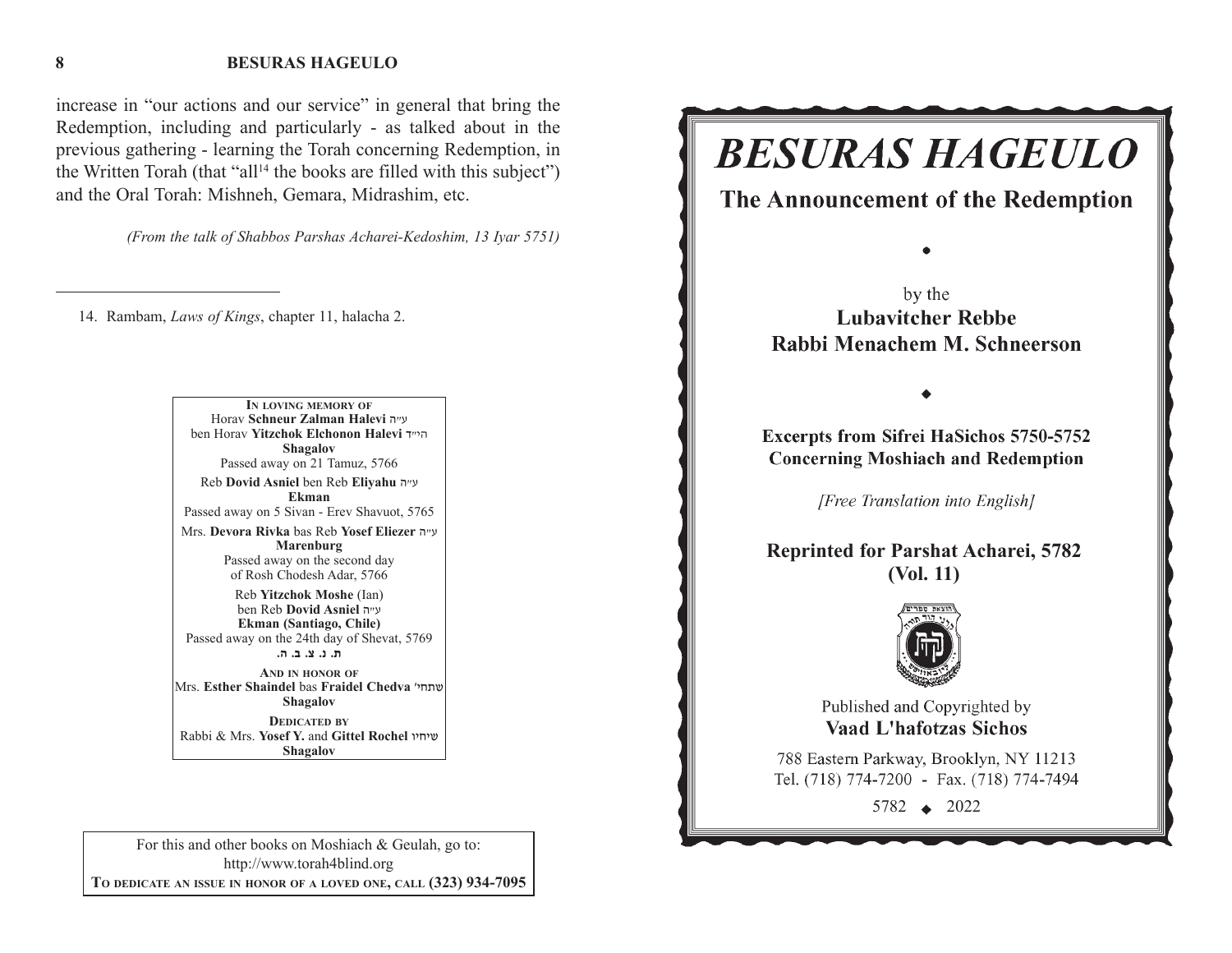# *Table of Contents*

### **5750**

**23.** ................................................................................................. 4

We are actually standing at the end of exile, soon, soon the Redemption will come; the world and the nations prepare and assist the way to Redemption, as explained in detail; to increase in "our actions and Divine service," specifically learning Torah in matters of Redemption

*(Shabbos Parshas Acharei-Kedoshim, 13 Iyar)*

Reprinted with permission by: **Moshiach Awareness Center,** a Project of: **Enlightenment For The Blind, Inc.** 602 North Orange Drive. Los Angeles, CA 90036 Tel.: (323) 934-7095 \* Fax: (323) 934-7092

http://www.torah4blind.org e-mail: yys@torah4blind.org

**Rabbi Yosef Y. Shagalov, Executive Director**

Printed in the U.S.A.

actions and large, positive reforms that he would introduce to strengthen education in the country.

…And this is in addition to the many things that daily occur by Divine Providence, whether in general or in relation to each one in their personal matters. The purpose of all this is to reveal even more how the world is helping to make a dwelling place for G-d in this lowest world and bring the Redemption.

(This includes the discovery last week of precious stones and pearls in the farthest corner of the world, through the blessings of G-d. (This is analogous to "The princes brought the onyx stones and the stones for the ephod and breastplate."11 (These were used for the priestly garments, that were [miraculously] brought to them by the clouds.12) The intention is they should be used for adorning brides, increasing tzedekah, etc.)

The practical conclusion of what has been said is: the Redemption comes precisely through the service in exile, from revealing the master of the world in "exile,"<sup>13</sup> so that this generation, the last generation of exile, will be the first generation of Redemption.

And G-d helps us see in the recent world events how the world itself is assisting and leading to the Redemption.

This simply means - as mentioned above - that every Jew must

<sup>11.</sup> *Vayakhel* 35:27.

<sup>12.</sup> *Targum Yonasan* on the verse.

<sup>13.</sup> *[There is a play on words in the Hebrew: exile is "golah" and redemption is "geulah." The difference between them in Hebrew is the letter "Aleph." The word "Alufo" means L-rd or master. The letter "Aleph" also has the numerical value of one. Thus, the "Master of the world" is the "Alufo of the world." He is also the "Alef" - the only One. By revealing the "Alufo," the "Alef" is also revealed, which transforms "golah" (without an alef) into "geulah" (with an alef). Translator's note.]*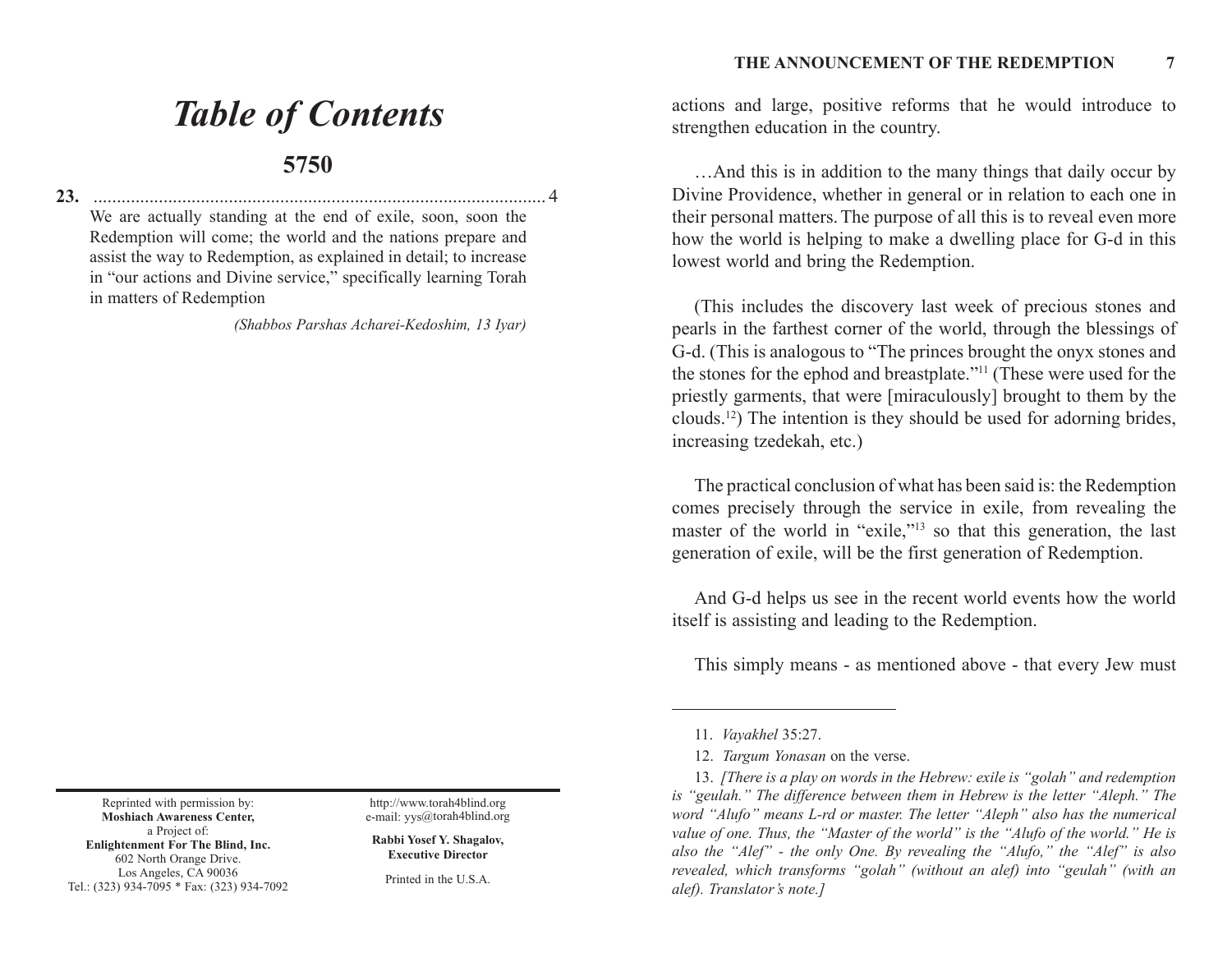Among the obvious things which occurred very recently, where we see how the world and the nations of the world are preparing and assisting the way to the Redemption, are the areas of tzedekah and education, two fundamental foundations for civilizing the world, "He formed it to be inhabited."9

The recent events have become well-known and publicized (in all the newspapers). This country (founded on tzedekah and kindness, as is known) has used its great power to help and rescue people in a distant region of the world (far away from the country), even though the citizens of this country receive no direct benefit.

This country sent many people and soldiers from its army to assist the refugees in those places, together with food, clothing and medicine. Instead of using the planes for conquest, and instead of using the food and clothing for its own citizens, it used them to rescue unfortunate people, particularly small children, from the cold, and indeed, from the very opposite of life.10

One sees thereby the compassion of the citizens of this country: when they heard and saw the suffering or others, not their own relatives, and with whom they had no connection - the country was aroused to help them. According to the principles of this country regarding tzedekah, it helps people throughout the whole world, and it doesn't even wait to be asked to help.

Similarly, it's also known that recently the leader of this country came out with a declaration and detailed directive regarding children's education. This was consistent with a declaration the president made at the beginning of his tenure, concerning his ambition to be remembered as the "education president" for the

## *BESURAS HAGEULO*

## **The Announcement of the Redemption**

z

by the **Lubavitcher RebbeRabbi Menachem M. Schneerson** 

 $\bullet$ 

**Excerpts from Sifrei HaSichos 5750-5752 Concerning Moshiach and Redemption** 

English Rendition by:

## **Rabbi Yisroel Heschel Greenberg**

and

## **Rabbi Yisroel Ber Kaufman, Ph.D**

<sup>9.</sup> *Yeshayahu* 45:18.

<sup>10</sup> *[The Rebbe - in the spirit of the Talmudic dictum to employ clean and positive language - frequently employed the euphemism "the opposite of life." Translator's note.]*